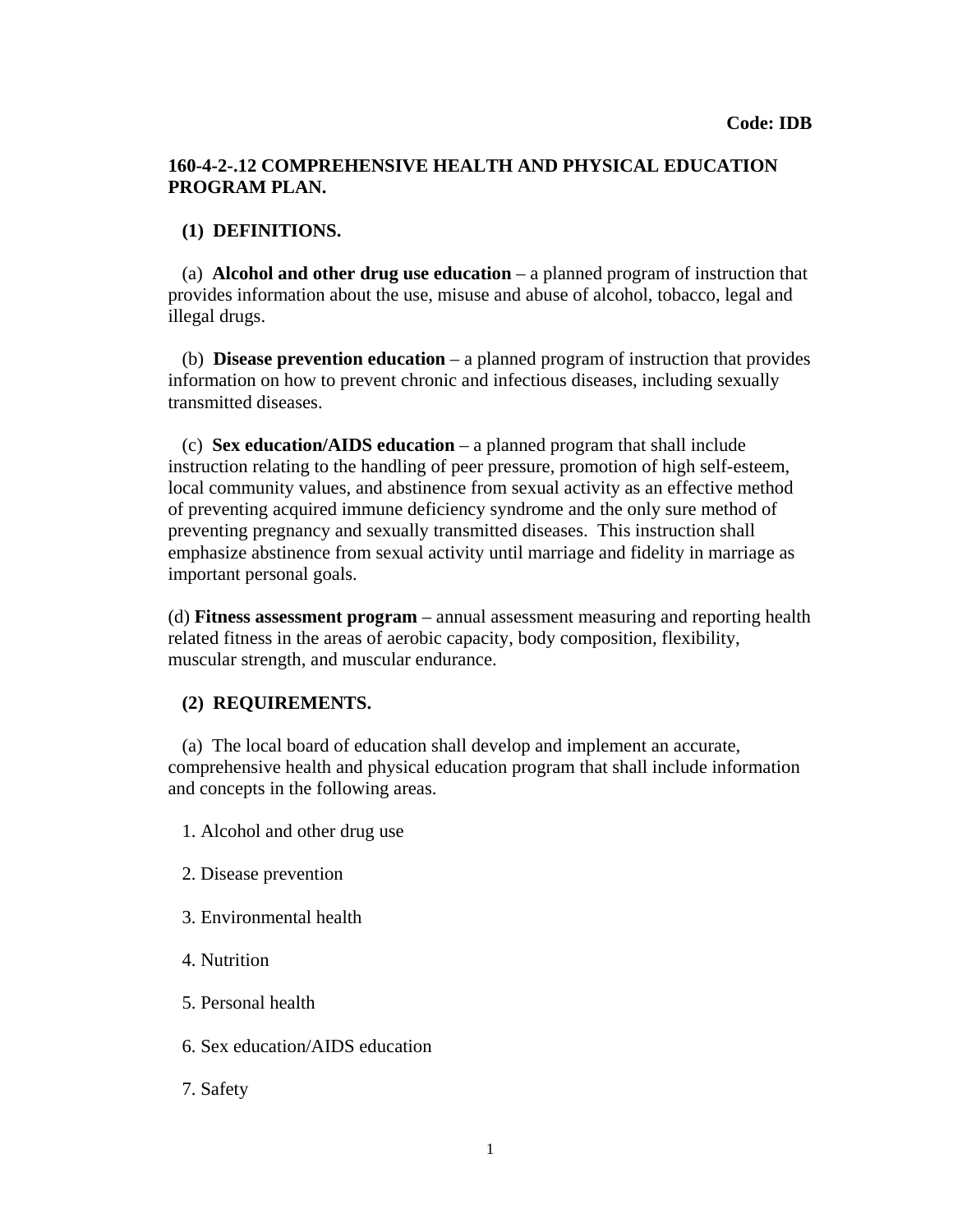- 8. Mental health
- 9. Growth and development
- 10. Consumer health
- 11. Community health
- 12. Health careers
- 13. Family living
- 14. Motor skills
- 15. Physical fitness
- 16. Lifetime sports
- 17. Outdoor education
- 18. Fitness assessment

(b) Each school containing any grade K-5 shall provide a minimum of 90 contact hours of instruction at each grade level K-5 in health and physical education.

 (c) Each school containing any grade 6-12 shall make available instruction in health and physical education.

 (d) Each school containing any grade K-12 shall provide alcohol and other drug use education on an annual basis at each grade level.

 (e) Each local board of education shall develop procedures to allow parents and legal guardians to exercise the option of excluding their child from sex education and AIDS prevention instructional programs.

1. Sex education and AIDS education shall be a part of a comprehensive health program.

 2. Prior to the parent or legal guardian making a choice to allow his or her child or ward to take the specified unit of instruction, he or she shall be told what instruction is to be provided and have the opportunity to review all instructional materials to be used, print and nonprint. Any parent or legal guardian of a child to whom a course of study in sex education is to be taught shall have the right to elect, in writing, that such child not receive such course of study.